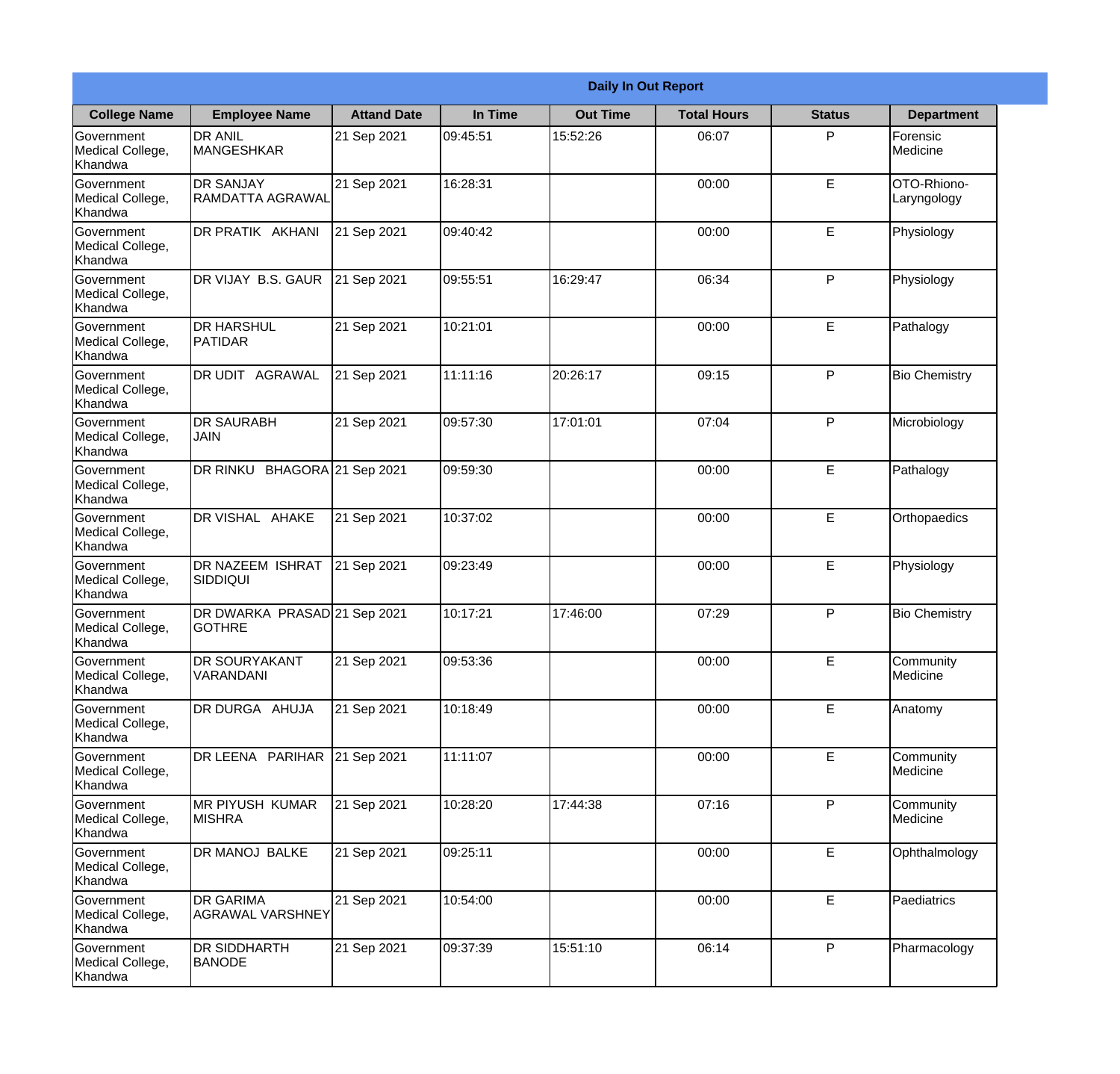| <b>Designation</b>                  | <b>Category</b> |
|-------------------------------------|-----------------|
| Assistant Professor   Para Clinical |                 |
| Professor                           | Clinical        |
| Assistant Professor   Non Clinical  |                 |
| Associate Professor Non Clinical    |                 |
| Assistant Professor   Para Clinical |                 |
| Associate Professor Non Clinical    |                 |
| Associate Professor Para Clinical   |                 |
| Assistant Professor   Para Clinical |                 |
| Assistant Professor   Clinical      |                 |
| Professor                           | Non Clinical    |
| Demonstrator/Tutor Non Clinical     |                 |
| Demonstrator/Tutor   Para Clinical  |                 |
| Demonstrator/Tutor   Non Clinical   |                 |
| Assistant Professor   Para Clinical |                 |
| Statistician                        | Para Clinical   |
| <b>Assistant Professor</b>          | Clinical        |
| Associate Professor Clinical        |                 |
| Associate Professor Para Clinical   |                 |

## **Daily In Out Report**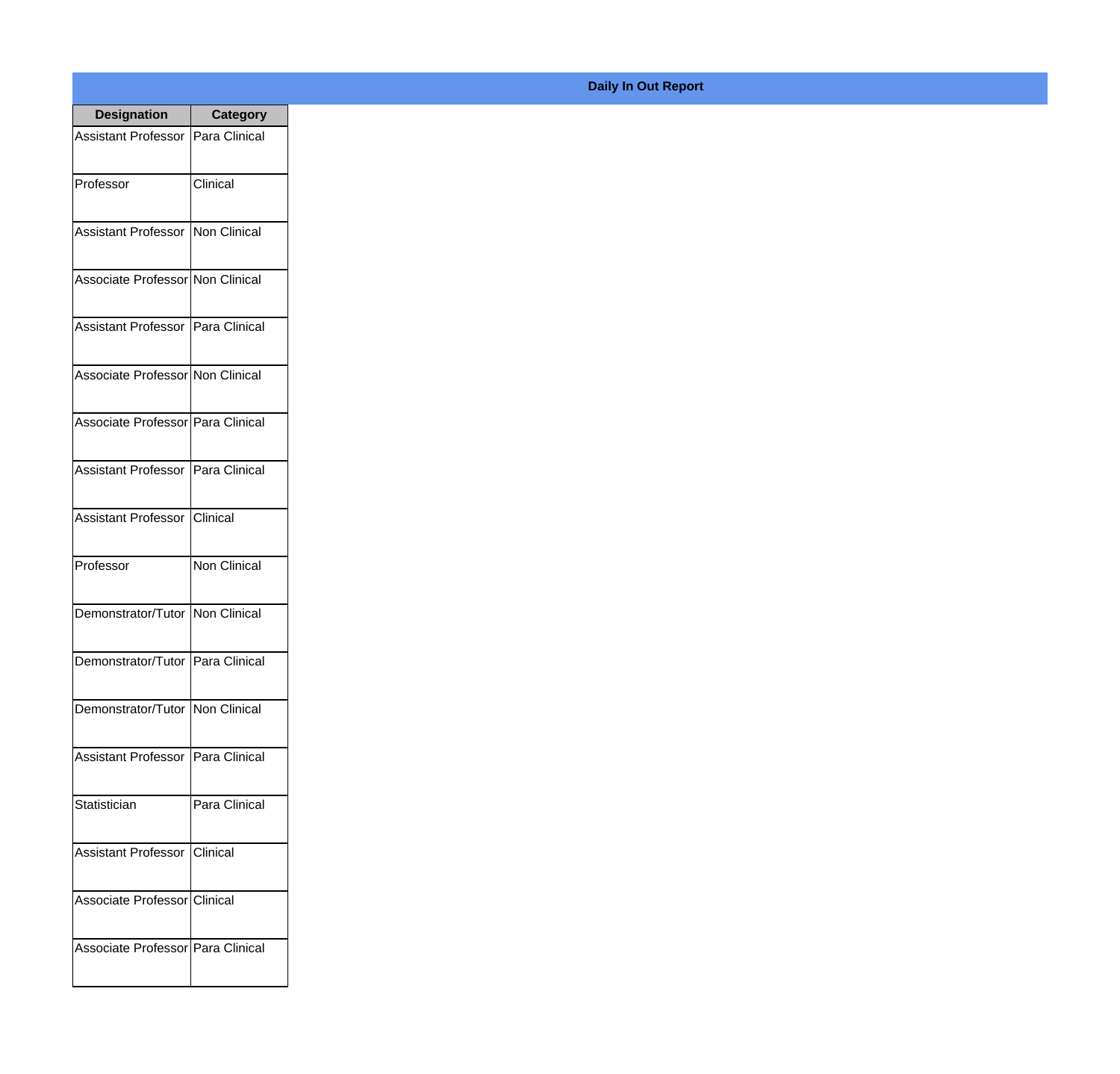|                                                  |                                         |             |          |          | <b>Daily In Out Report</b> |   |                             |
|--------------------------------------------------|-----------------------------------------|-------------|----------|----------|----------------------------|---|-----------------------------|
| Government<br>Medical College,<br>Khandwa        | <b>DR CHANDNI</b><br>KAROLE             | 21 Sep 2021 | 09:25:05 |          | 00:00                      | E | Ophthalmology               |
| Government<br>Medical College,<br>Khandwa        | DR PRIYA KAPOOR<br>KAPOOR               | 21 Sep 2021 | 10:09:00 |          | 00:00                      | E | Pathalogy                   |
| <b>Government</b><br>Medical College,<br>Khandwa | <b>DR SAPNA</b><br><b>MAHESHRAM</b>     | 21 Sep 2021 | 10:50:38 |          | 00:00                      | E | Community<br>Medicine       |
| <b>Government</b><br>Medical College,<br>Khandwa | <b>DR NISHA</b><br>KAITHWAS             | 21 Sep 2021 | 10:29:54 | 13:30:53 | 03:01                      | P | Psychiatry                  |
| Government<br>Medical College,<br>Khandwa        | <b>DR SHAIKH M.KHALIQ</b>               | 21 Sep 2021 | 14:43:16 |          | 00:00                      | E | <b>Bio Chemistry</b>        |
| Government<br>Medical College,<br>Khandwa        | <b>DR RAJU</b>                          | 21 Sep 2021 | 09:28:09 |          | 00:00                      | E | Forensic<br>Medicine        |
| Government<br>Medical College,<br>Khandwa        | <b>DR PRIYESH</b><br><b>MARSKOLE</b>    | 21 Sep 2021 | 11:17:43 |          | 00:00                      | E | Community<br>Medicine       |
| Government<br>Medical College,<br>Khandwa        | <b>DR SANGEETA</b><br><b>CHINCHOLE</b>  | 21 Sep 2021 | 09:54:50 |          | 00:00                      | E | Physiology                  |
| Government<br>Medical College,<br>Khandwa        | DR NISHA MANDLOI<br>PANWAR              | 21 Sep 2021 | 13:31:25 | 16:31:56 | 03:00                      | P | Obstetrics &<br>Gynaecology |
| Government<br>Medical College,<br>Khandwa        | <b>DR NANDINI DIXIT</b>                 | 21 Sep 2021 | 10:54:14 |          | 00:00                      | E | Paediatrics                 |
| Government<br>Medical College,<br>Khandwa        | <b>DR JITENDRA</b><br><b>AHIRWAR</b>    | 21 Sep 2021 | 10:37:36 |          | 00:00                      | E | Pathalogy                   |
| Government<br>Medical College,<br>Khandwa        | <b>DR MUKTESHWARI</b><br><b>GUPTA</b>   | 21 Sep 2021 | 11:42:07 | 16:11:05 | 04:29                      | P | Pharmacology                |
| Government<br>Medical College,<br>Khandwa        | <b>DR PURTI AGARWAL</b><br><b>SAINI</b> | 21 Sep 2021 | 10:52:02 |          | 00:00                      | E | Pathalogy                   |
| Government<br>Medical College,<br>Khandwa        | DR YASHPAL RAY                          | 21 Sep 2021 | 11:31:55 |          | 00:00                      | E | Anatomy                     |
| Government<br>Medical College,<br>Khandwa        | RENU WAGHMARE                           | 21 Sep 2021 | 16:14:00 |          | 00:00                      | E | Community<br>Medicine       |